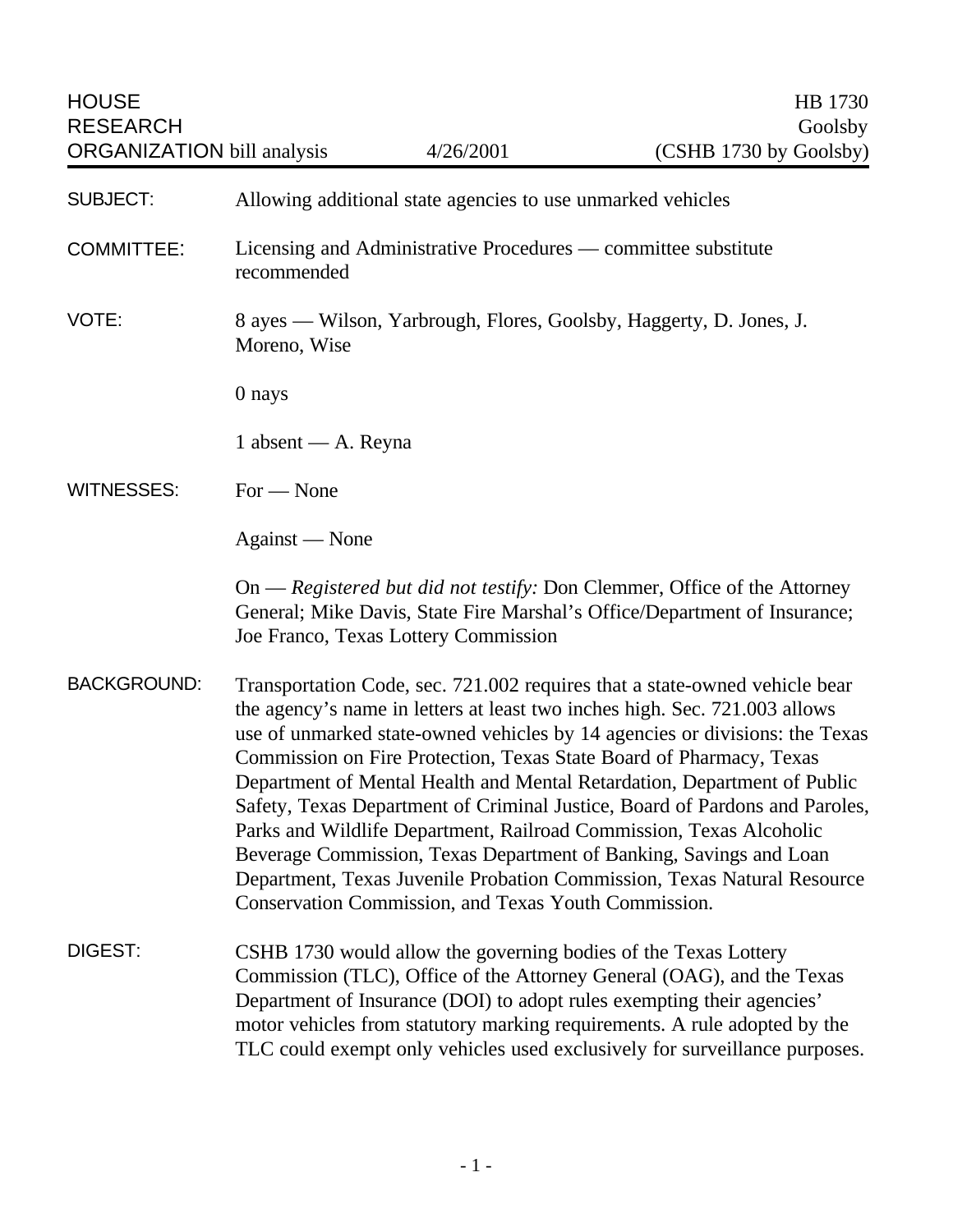## HB 1730 House Research Organization page 2

This bill would take effect September 1, 2001.

**SUPPORTERS** SAY: CSHB 1730 would allow investigators and other personnel with the TLC, OAG, and DOI to use unmarked vehicles as required for surveillance, undercover investigations, and security.

> In the course of investigating possible violations of the State Lottery Act and the Bingo Enabling Act, the TLC's 31 law enforcement officers have worked on more than 2,500 cases involving serious felony crimes since the lottery's inception. In addition, they have handled almost 9,800 cases of lottery ticket theft (an average of more than 1,200 a year), many committed in conjunction with theft, burglary, armed robbery, and homicide. Given the level of danger involved, allowing lottery investigators to conduct surveillance operations in unmarked vehicles not only would enhance the likelihood of success but would help ensure their personal safety.

The OAG often conducts criminal investigations requiring surveillance and undercover meetings with suspects, making unmarked vehicles a necessity. Granting this exemption also would allow the agency to use forfeited vehicles that now are subject to the marking requirement as state-owned property. Many of these vehicles are ideal for undercover work because of their age and appearance. Also, the attorney general has received various types of threats against his security. Riding in marked vehicles could compromise the AG's personal safety and that of his staff.

Vehicles used by the State Fire Marshal's Office were exempt from marking requirements when the office was part of the Texas Commission on Fire Protection. The office lost the exemption when it was transferred to DOI in 1997. The state fire marshal's 44-vehicle fleet includes 42 vehicles assigned for conducting inspections and investigations, plus an arson commandcommunications step-van. It is crucial to case development, some of which involves criminal activity, to use unmarked vehicles to protect investigators' identities.

CSHB 1730 would create no new activities or duties requiring unmarked vehicles. The bill is intended to aid investigators, not to exempt vehicles driven by all agency personnel. Surveillance cameras are not always practical or productive for investigating the types of crimes involved.